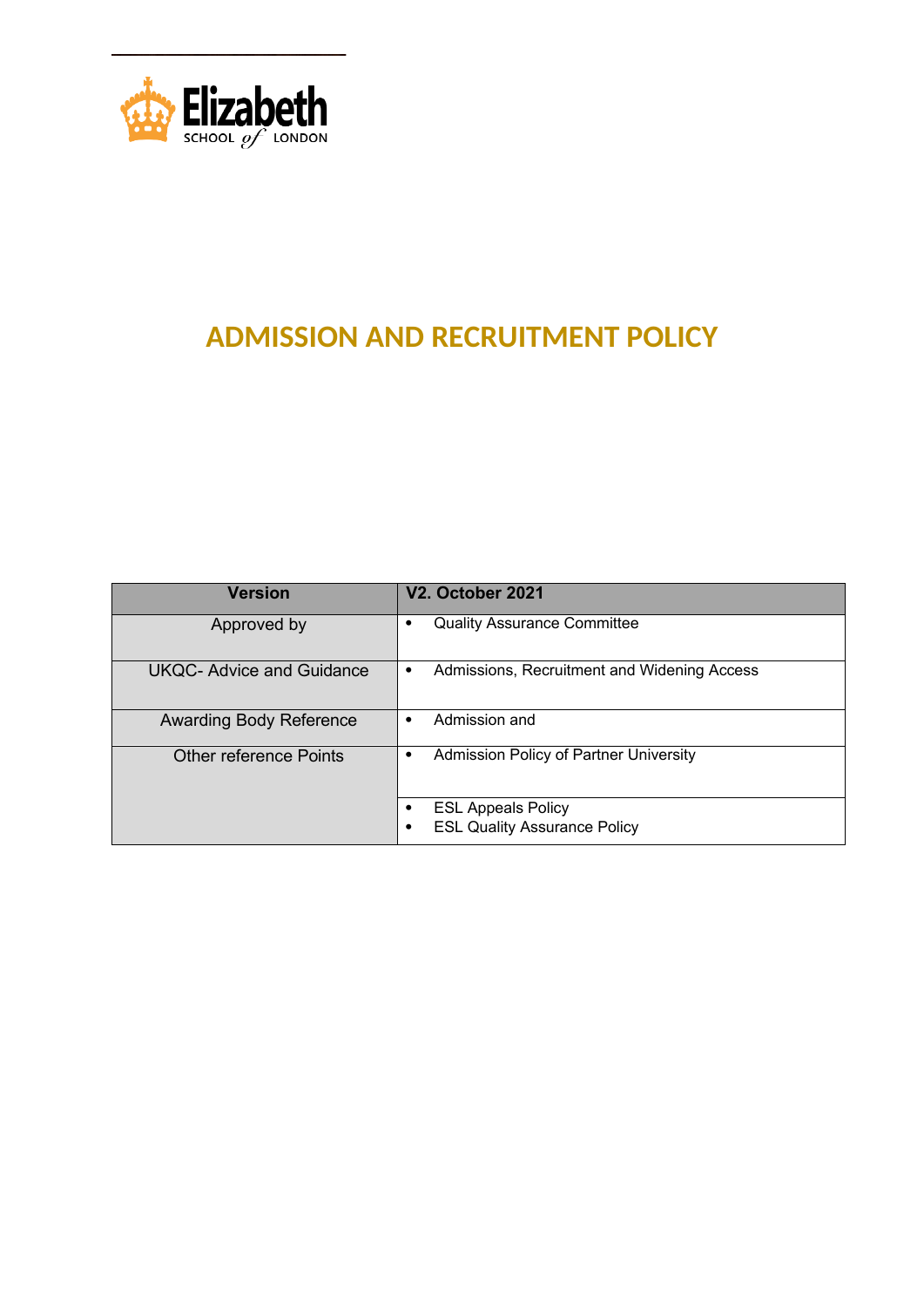

#### **1. Introduction**

1.1: The Admission and Recruitment policy of Elizabeth School of London (ESL) are to ensure that the learners are recruited fairly meeting the requirements by the university and other external agencies. The Admissions and Recruitment policy is underpinned by the commitment to equal opportunities, whereby students and staff are treated solely on the basis of their merits, abilities and potential, and are not discriminated against as a result of gender, colour, ethnic or national origin, age, social background, religious or political beliefs, family circumstances or sexual orientation.

1.2. ESL has committed itself to operate its admissions process (The Admissions process refers to all activity involved in attracting, recruiting, selecting, admitting and enrolling students. It covers collaborative provision and late recruitment/clearing) in a way that is transparent and justifiable with procedures that are fair, clear, explicit and consistently applied for all students on all programmes.

#### **2. Roles and Responsibilities**

2.1. Overall responsibility for the admissions and recruitment activity lies Ms. Shahnaz Akther Choudhury and Mr Andrew Green Respectively**.** The school is responsible to recruit the learners on Foundation programme and/or other programmes in order to meet the requirements and expectations by the partner university.

2.2. ESL has a role and responsibility in relation to the recruitment and successful admission of students. Ms. Shahnaz Akther has designated as having overall responsibility for student recruitment activities.

2.3 ESL ensures that all involved with the admissions process will have been adequately trained to undertake their role.

## **3. Promotion, Recruitment and Selection**

3.1. All application forms used within ESL have to be approved by the Principal of the School.

3.2. All marketing material will be accurate, kept up to date, be available at the correct point of the recruitment cycle and formats accessible to enquirers and applicants. The purpose of this material is to assist enquirers and applicants in their decision-making process.

3.3. Academic departments (either individually or collectively) will give enquirers/applicants the opportunity to: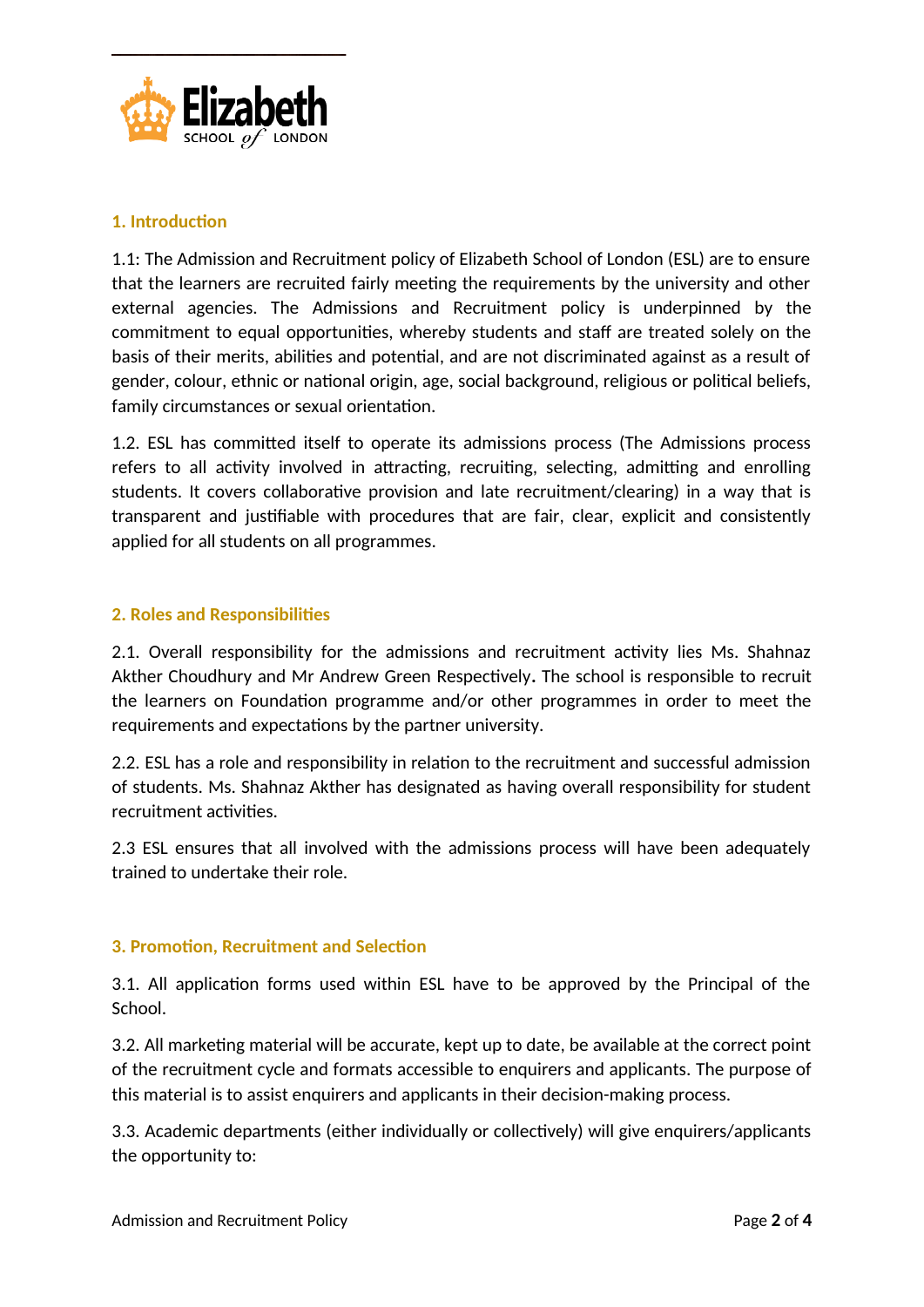

- Visit the ESL campus where they will be taught
- Be informed about pastoral and academic support services
- Know the cost of their chosen programme and sources of financial support

3.4. Selection policies and procedures will be clear to enquirers/applicants and followed fairly, courteously, consistently and expeditiously.

3.5. Where an applicant is required to have GCSEs (or equivalent) as part of a national requirement for their programme the ESL will offer alternative tests in these subjects. Overall responsibility for alternative tests lies with the Principal.

3.6. Applicants will be given the opportunity to gain written concerning the result of their application. The process for gaining feedback and ESL's complaints procedure must be made known to enquirers/applicants.

3.7. The admissions processes will be set within fully documented operational procedures which are readily accessible to all those involved in the process. These will include:

• Indicating who is responsible for each stage of the admissions process

• Procedures for the efficient and timely handling of applications. Applicants should have an indication of how long the process is going to take.

• Operating within the School's confidentiality statement

## **4. Information for Applicants**

4.1. Applicants must know the obligations placed on them if they accept an offer of a place at ESL, or on a collaborative programme. This information must be available by the time an offer of a place is made.

4.2. ESL reserves the right to remove an offer of a place if

(a) information provided by an applicant proves to be false;

(b) the application is for a programme where there is a requirement that an individual is registered with the Independent Safeguarding Authority (ISA) and the applicant's registration has ceased;

(c) if an applicant is shown to have been involved in activity that is not compatible with being a student on the programme for which the applicant has applied.

4.3. Significant changes to advertised programmes (between an offer being made and registration) must be conveyed to applicants as a matter of priority. Where ESL decides to terminate a programme, the correct procedures as indicated in the procedure document must be followed.